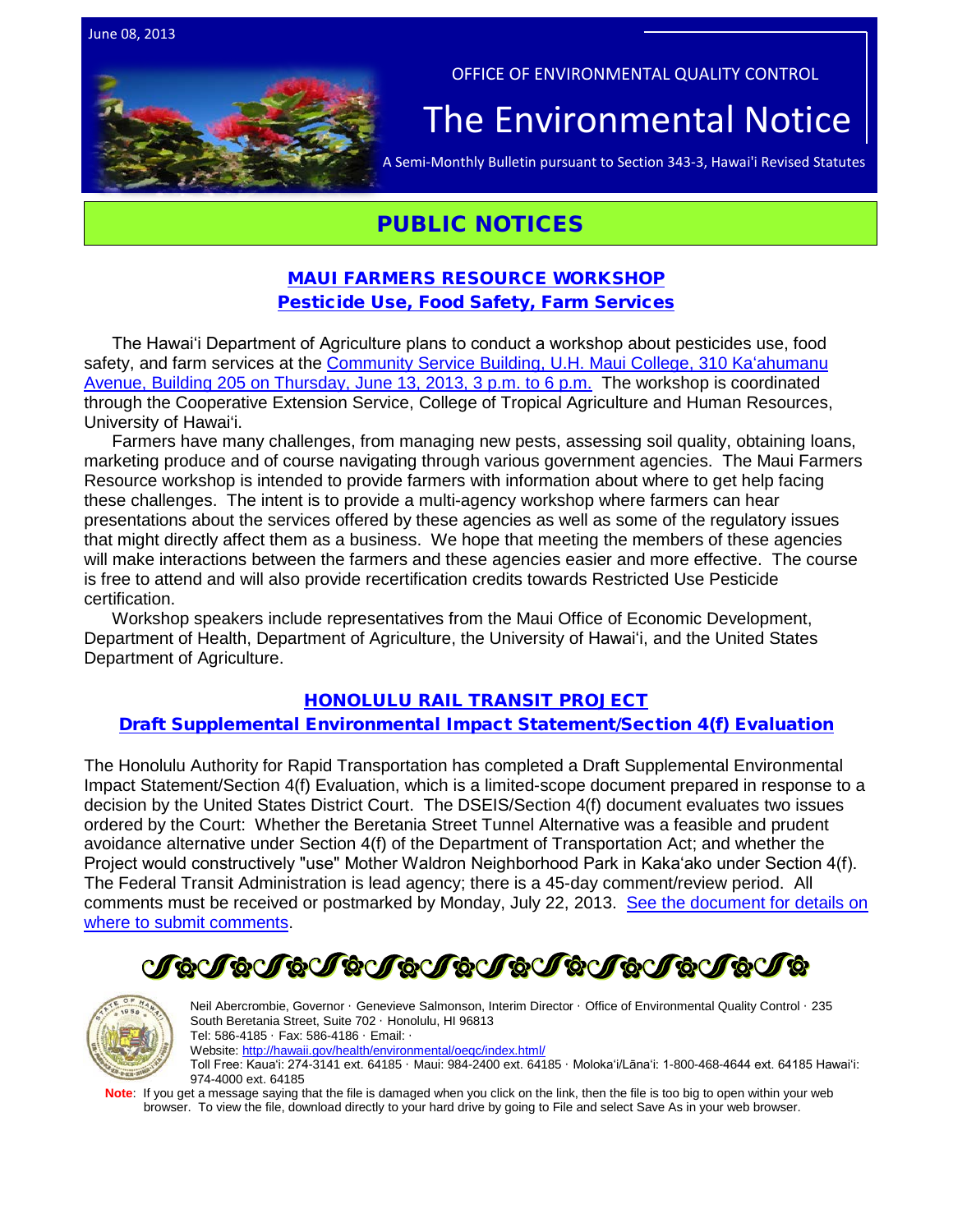#### **FRONT PAGE**

- ★ Maui Farmers Resource Workshop Pesticide Use, Food Safety, Farm Services
- ★ Honolulu Rail Project Draft Supplemental Environmental Impact Statement/Section 4(f) Evaluation

#### **HAWAII (HRS 343)**

|             | KAUAI (HRS 343)                                                                                   |  |
|-------------|---------------------------------------------------------------------------------------------------|--|
|             |                                                                                                   |  |
|             | NATIONAL ENVIRONMENTAL POLICY ACT (NEPA) NOTICES                                                  |  |
| $1_{-}$     | Installation of Photovoltaic Systems on Multiple Department of Defense Sites, O'ahu & Kaua'i  4   |  |
| 2.          | Low Density Supersonic Decelerator (LDSD) Technology Demonstration,                               |  |
|             |                                                                                                   |  |
|             | <b>DLNR NOTICES</b>                                                                               |  |
|             |                                                                                                   |  |
|             |                                                                                                   |  |
|             |                                                                                                   |  |
|             |                                                                                                   |  |
|             | <b>COASTAL ZONE MANAGEMENT NOTICES</b>                                                            |  |
|             |                                                                                                   |  |
|             | <b>FEDERAL NOTICES</b>                                                                            |  |
| $1_{\cdot}$ | The Gas Company (Hawai'i Gas) Notification of Proposed Production Activity at Kapolei Facility  8 |  |
| 2.          |                                                                                                   |  |
|             | Correction to Notice of Public Meetings held by Western Pacific Fishery Management Council  8     |  |
| 3.          |                                                                                                   |  |
| 4.          |                                                                                                   |  |
| 5.          |                                                                                                   |  |
| 6.          | 7 NMES Issued Permit to Conduct Commercial or Education Photography on Bottlenose and Spinner     |  |
|             |                                                                                                   |  |

- 7. [NMFS Issued Permit to Conduct Commercial or Education Photography on Bottlenose and Spinner](http://www.gpo.gov/fdsys/pkg/FR-2013-06-05/pdf/2013-13289.pdf)  [Dolphins .](http://www.gpo.gov/fdsys/pkg/FR-2013-06-05/pdf/2013-13289.pdf)......................................................................................................................................................... 10 8. [Fisheries in the Western Pacific: 5-Year Extension of Moratorium on Harvest of Gold Corals.](http://www.gpo.gov/fdsys/pkg/FR-2013-05-29/pdf/2013-12743.pdf)...................... 11
- 9. [Western Pacific Fisheries Requirements in the Marianas Trench, Pacific Remote Islands, and Rose Atoll](http://www.gpo.gov/fdsys/pkg/FR-2013-06-03/pdf/2013-13113.pdf) .. 11



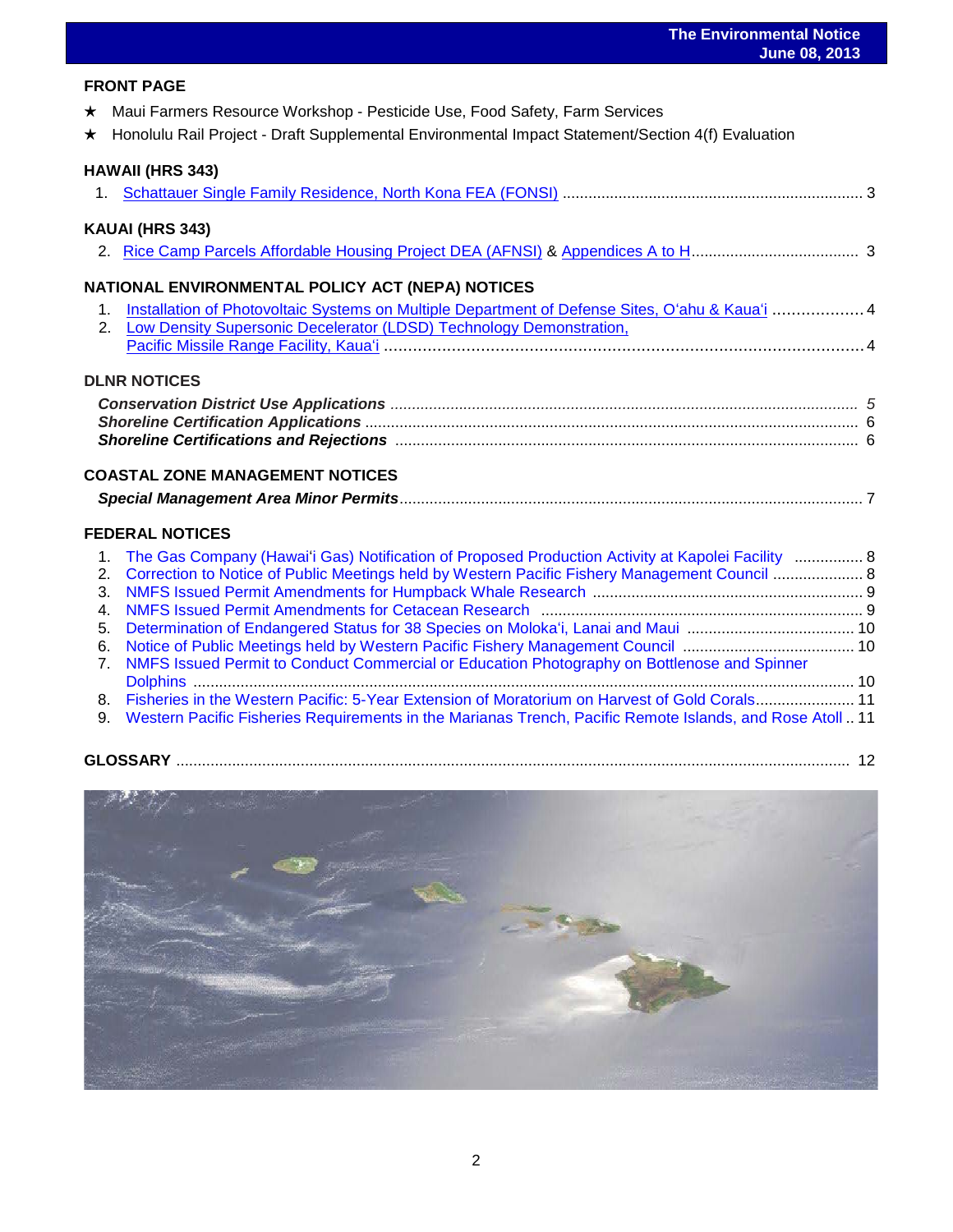63

 $\mathbb{R}$ 

# HAWAI**ʻ**I (HRS 343)

#### **1. [Schattauer Single Family Residence FEA \(FONSI\)](http://oeqc.doh.hawaii.gov/Shared%20Documents/EA_and_EIS_Online_Library/Hawaii/2010s/2013-06-08-HI-5E-FEA-Schattauer-Single-Family-Residence-North-Kona.pdf)**

| Island:            | Hawaiʻi                                                                     | <b>KOHAL</b>                   |
|--------------------|-----------------------------------------------------------------------------|--------------------------------|
| <b>District:</b>   | North Kona                                                                  | HAMAR                          |
| TMK:               | (3) 7-9-006:014                                                             |                                |
| <b>Permits:</b>    | <b>Conservation District Use Permit</b>                                     |                                |
| <b>Applicant:</b>  | Kainaliu Kahakai LLC, PO Box 2300, Kealakekua, HI                           |                                |
|                    | 96750. Contact: George A. Schattauer                                        | <b>SITE</b><br><b>LOCATION</b> |
| <b>Approving</b>   |                                                                             |                                |
| Agency:            | Office of Conservation and Coastal Lands, Department of                     |                                |
|                    | Land and Natural Resources, PO Box 621, Honolulu, HI                        |                                |
|                    | 96809                                                                       |                                |
| <b>Consultant:</b> | Ali'i Architects, 75-5742 Kuakini Highway, Suite 205, Kailua Kona, HI 96740 |                                |
|                    | Contact: Ali Ghalamfarsa, (808) 329-8777                                    |                                |
| Status:            | Finding of No Significant Impact Determination                              |                                |

The applicant proposes to build a one-story two-bedroom single family residence on a 2.35-acre coastal parcel. The total developed area of the residence will be 2448 square feet. The foundation will be a combination of post and concrete piers and shear footings. The finished height will be nineteen feet above grade.

The proposed residence will be set back 40 feet from the shoreline, and 33 feet mauka from an existing rock wall that runs parallel to the shore. Access will be via an unpaved driveway. No additional landscaping is proposed.

The soil is stony silt loam with underlying pāhoehoe lava. The slope ranges from six to twelve percent, with a maximum height of 14-feet above mean sea level. The vegetation is dominated by nonnative grasses, kiawe, koa haole, tamarind, and coconut palms. An archaeological survey identified ten sites of interest: a well system, stone walls, a house platform, and pre-Contact papamū, poho, water basins, and petroglyphs. The applicant has proposed passive protection of these through the establishment of two preservation easements.

Traditional uses of the property include pole fishing, throw net fishing, ʻopihi gathering, and crabbing. The applicant states that they both support and participate in these activities.

#### KAUA**ʻ**I (HRS 343)

#### **2. [Rice Camp Parcels Affordable Housing Project](http://oeqc.doh.hawaii.gov/Shared%20Documents/EA_and_EIS_Online_Library/Kauai/2010s/2013-06-08-KA-5E-DEA-Rice-Camp-Parcels-Affordable-Housing-Project.pdf) DEA (AFNSI) & [Appendices A to](http://oeqc.doh.hawaii.gov/Shared%20Documents/EA_and_EIS_Online_Library/Kauai/2010s/2013-06-08-KA-5E-DEA-Rice-Camp-Parcels-Affordable-Housing-Project-Appendices-A-to-H.pdf) H**

| Island:<br>District:<br>TMK:<br><b>Permits:</b> | Kaua'i<br>Līhu'e<br>(4) 3-6-009:001 and (4) 3-6-004:009<br>National Pollutant Discharge Elimination System<br>(NPDES) Permit, Use Permit, Building Permit, Grubbing<br>Permit, Right of Way (ROW) Permit (if applicable), Noise<br>Permit (if applicable), and Grading Permit (if applicable) | <b>KAUA'I</b>        |  |  |  |
|-------------------------------------------------|-----------------------------------------------------------------------------------------------------------------------------------------------------------------------------------------------------------------------------------------------------------------------------------------------|----------------------|--|--|--|
| <b>Proposing/Determination</b>                  |                                                                                                                                                                                                                                                                                               | <b>AREA OF STUDY</b> |  |  |  |
| Agency:                                         | Kaua'i County Housing Agency, Pi'ikoi Building, 4444<br>Rice Street, Suite 330, Līhu'e, Kaua'i, HI 96766<br>Contact: Klayford Naka'ahiki, (808) 241-4451                                                                                                                                      |                      |  |  |  |
| <b>Consultant:</b>                              | Environet, Inc., 1286 Queen Emma St., Honolulu, HI 96813<br>Contact: Colette Sakoda, (808) 833-2225 ext. 1004                                                                                                                                                                                 |                      |  |  |  |
| <b>Status:</b>                                  | Statutory 30 day public review and comment period starts, comments are due by July 8,<br>2013. Please send comments to the proposing/determination agency and consultant.                                                                                                                     |                      |  |  |  |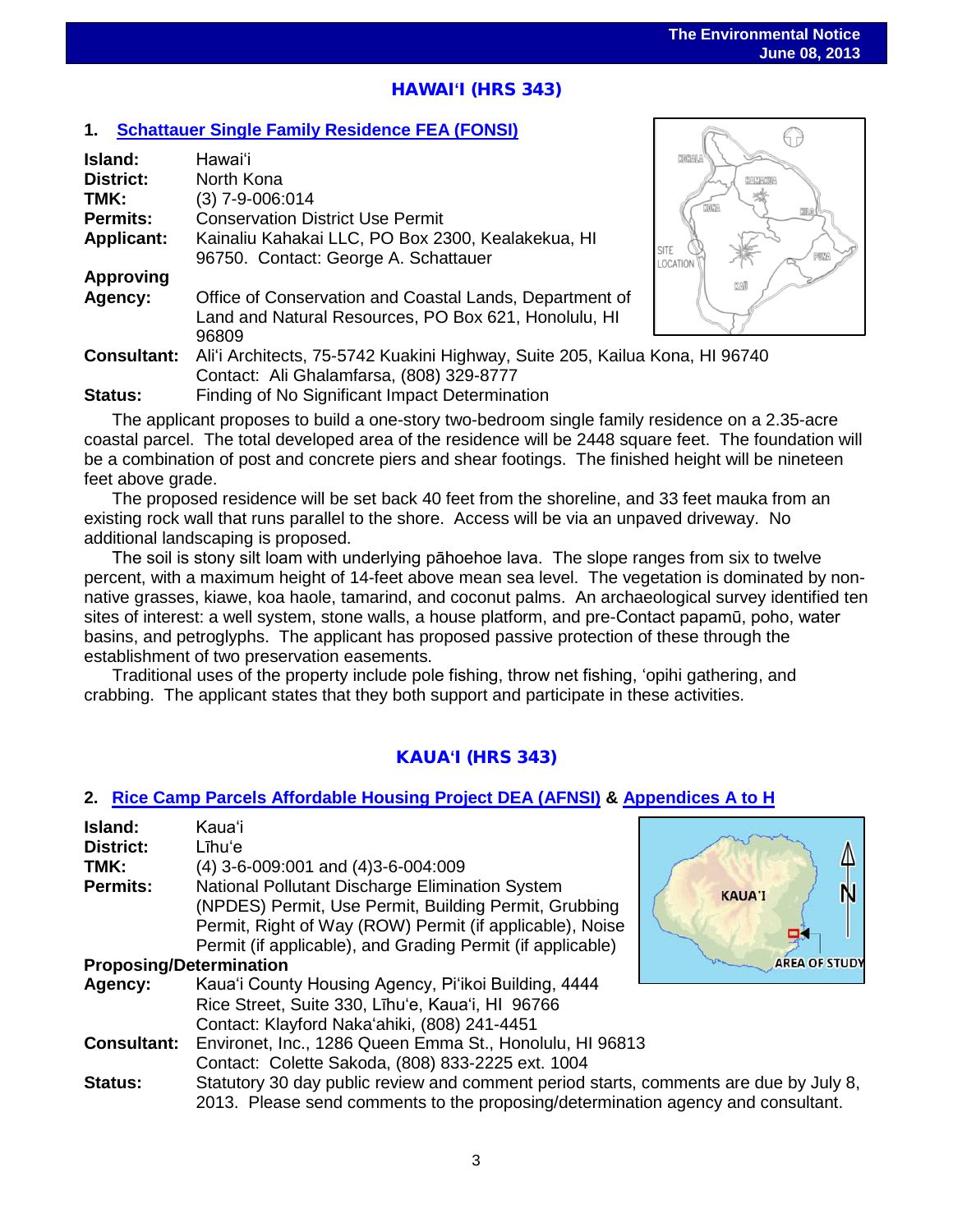The Kaua'i County Housing Agency is proposing to develop affordable senior housing at properties formerly known as the Rice Camp parcels, located at Tax Map Key (TMK) numbers (4)3-6-004:009 and (4)3-6-009:001, in Līhu'e, Kaua'i, Hawai'i. The current project development plans include a total of 60 units, in addition to a community center with laundry facilities, community gardens, landscaped open spaces, and a detention basin at the project site. Future development includes an additional building totaling 24 housing units. The completed development plan would include 84 total housing units at the project site offering housing for 80 to 100 senior residents. The Kaua'i County Housing Agency has a responsibility to provide much needed affordable housing to the county's senior residents. As the responsible entity designated by the U.S. Department of Housing and Urban Development (HUD), the Kaua'i County Housing Agency is preparing this environmental assessment to enable the release of HOME funds to complete the development of this project.

### NEPA NOTICES

#### **1. [Installation of Photovoltaic Systems on Multiple Department of Defense Sites](http://oeqc.doh.hawaii.gov/Shared%20Documents/EA_and_EIS_Online_Library/NEPA%20and%20Other%20Documents/2013-06-08-NEPA-FEA-Hawaii-Joint-Services-Solar-Power-Generartion-Oahu-and-Kauai.pdf), Oʻahu and Kauaʻi [FEA/Draft FONSI](http://oeqc.doh.hawaii.gov/Shared%20Documents/EA_and_EIS_Online_Library/NEPA%20and%20Other%20Documents/2013-06-08-NEPA-FEA-Hawaii-Joint-Services-Solar-Power-Generartion-Oahu-and-Kauai.pdf)**

**Islands:** Oʻahu and Kauaʻi

- **Agencies:** Commander Navy Region Hawaii, 850 Ticonderoga St. Suite 110, JBPHH, HI 96860- 5101; Marine Corps Base Hawaii, Commanding Officer, Box 63002, Kāne'ohe Bay, HI 96863-3002; United States Army Garrison Hawaiʻi, 948 Santos Dumont Avenue, Wheeler Army Airfield, Bldg. 105, Schofield Barracks, HI 96857-5013
- **Contact:** Naval Facilities Engineering Command, Pacific, 258 Makalapa Drive, Suite 100, JBPHH, HI 96860-3134. Contact: EV21 EA Project Manager, (808) 472-1395
- **Status:** All comments must be received or postmarked by June 24, 2013. Send comments to the Naval Facilities Engineering Command address provided above or via e-mail to [NFPAC-](mailto:NFPAC-Receive@navy.mil)[Receive@navy.mil](mailto:NFPAC-Receive@navy.mil)

The Commander U.S. Army Garrison Hawaii, Commander Navy Region Hawaii, and Commanding Officer Marine Corps Base Hawaii, give notice that an Environmental Assessment (EA) has been prepared and an Environmental Impact Statement (EIS) is not required to make eighty-five (85) potential sites on various Department of Defense (DoD) installations in Hawai'i available to a solar energy contractor for the installation and operation of photovoltaic (PV) systems.

The Final EA and draft FONSI are available for public review at the following public libraries: Hawai'i State Library, Wahiawā Public Library, Salt Lake/Moanalua Public Library, 'Aiea Public Library, Pearl City Public Library, Kailua Public Library, Kāne'ohe Public Library, 'Ewa Beach Public and School Library, and Waimea Public Library. The Final EA and draft FONSI are also available over the internet at [www.DoDHawaiiSolarEA.org](http://www.dodhawaiisolarea.org/)

#### **2. [Low Density Supersonic Decelerator \(LDSD\) Technology](http://www.govsupport.us/nasaldsdea/) Demonstration, Pacific Missile Range [Facility, Kaua](http://www.govsupport.us/nasaldsdea/)ʻi**

| Island:            | Kauaʻi                                               |
|--------------------|------------------------------------------------------|
| Agency:            | National Aeronautics and Space Administration (NASA) |
| <b>Consultant:</b> | KAYA Associates Inc., Huntsville AL                  |
| <b>Status:</b>     | Finding of No Significant Impact Determination       |

The National Aeronautics and Space Administration (NASA), Space Technology Mission Directorate, has completed an Environmental Assessment (EA) and signed a Finding of No Significant Impact (FONSI) for the Low Density Supersonic Decelerator (LDSD) Technology Demonstration Mission from the Pacific Missile Range Facility (PMRF) on Kauaʻi, Hawaiʻi.

Public comments on the Draft EA were accepted through 19 April 2013. Comments received were reviewed and incorporated if appropriate for revision to the EA. The signed FONSI and Final EA are available at [http://www.govsupport.us/nasaldsdea.](http://www.govsupport.us/nasaldsdea)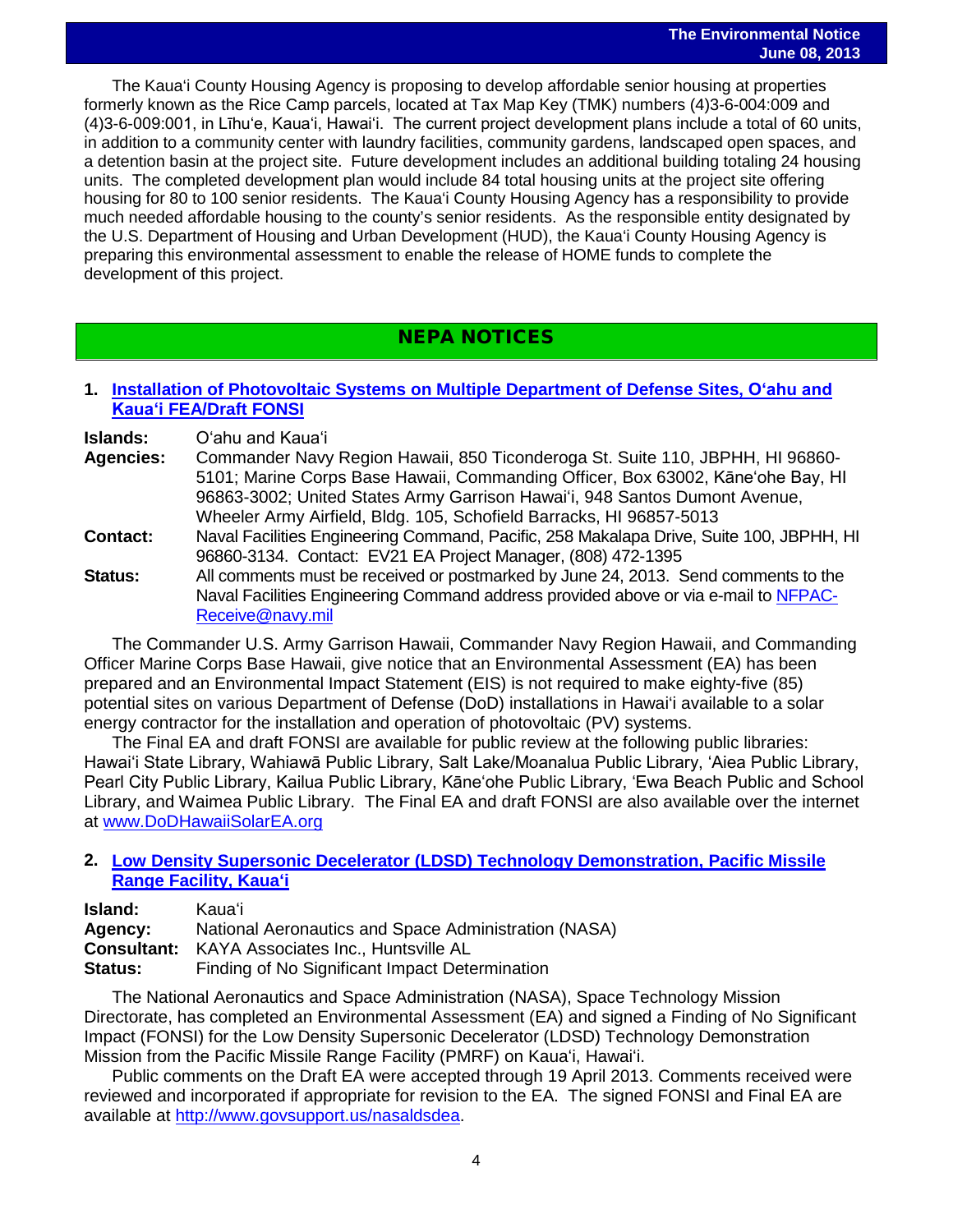Based on the analysis, NASA has determined that the proposed activities are not expected to result in significant impacts to the environment, and an Environmental Impact Statement is not required. The signed FONSI and the Final EA are available at<http://www.govsupport.us/nasaldsdea> and at the following locations: Waimea Public Library, 9750 Kaumualiʻi Highway, Waimea, HI 96796; Hawaiʻi State Library, Hawaiʻi & Pacific Section Document Unit, 478 South King Street, Honolulu, HI 96813- 2901; Lihue Public Library, 4344 Hardy Street, Lihuʻe, Kauaʻi, HI 96766

Questions regarding these documents or requests for additional copies should be addressed to: Jet Propulsion Laboratory, 4800 Oak Grove Drive - *MIS* 301-370, Pasadena, CA 91109 Contact: Jonathan Stabb (818) 393-4691, [jonathan.stabb@jpl.nasa.gov](mailto:jonathan.stabb@jpl.nasa.gov)

#### **Conservation District Use Applications**

Persons interested in commenting on the following Conservation District Use Application or interested in receiving notification of determinations on Conservation District Use Applications must submit comments and requests to the Department of Land and Natural Resources. Notification requests must include the following information: 1) Name and address of the requestor; 2) The application for which the requestor would like to receive notice of determination; and 3) The date the notice was initially published in the Environmental Notice. Send comments and requests to: Department of Land and Natural Resources, Office of Conservation and Coastal Lands, P.O. Box 621, Honolulu, HI, 96809. DLNR will make every effort to notify those interested in the subject CDUAs. However, DLNR is not obligated to notify any person not strictly complying with the above requirements. For more information, please contact the Office of Conservation and Coastal Lands staff listed.

## PROJECT:<br>File No.:

**Location:** Kalāheo and Wahiawa, Kauaʻi<br>**TMKs:** (4) 2-4-003:006 & 007: 2-4-004 **OCCL Staff Contact:** K. Tiger Mills (808) 587-0382

## PROJECT:<br>File No.:

**File No.:** CDUA OA-3673<br> **Name of Applicant:** City and County **TMK:** (1) 3-9-012:002 **343, HRS Determination:** Exempt<br> **Applicant's Contact:** Julie Zin

**Name of Applicant: Location:** Kaiholena, Kaʻu, Hawaiʻi **343, HRS Determination:** Exempt

## **File No.:** CDUA KA-3668 **Name of Applicant:** County of Kaua<sup>t</sup>i, Dept. of Water<br>
Location: Kalāheo and Wahiawa. Kaua<sup>t</sup>i

**TMKs:** (4) 2-4-003:006 & 007; 2-4-004: 005, 039, 049 & 058; and 2-4-009:003<br>**Proposed Action:** Water System Improvements **Proposed Action:** Water System Improvements<br>**343, HRS determination:** FONSI published July 23, 201 **343, HRS determination:** FONSI published July 23, 2012 **Applicant's Contact:** Glen Koyama of Belt Collins (808) 521-5361

**Name of Applicant:** City and County of Honolulu Department of Design and Construction<br>
Location: Honolulu District. Island of O'ahu **Location:** Honolulu District, Island of Oʻahu **Proposed Action:** Rock fall Mitigation Project **Applicant's Contact:** Julie Zimmerman (808) 356-5392 **OCCL Staff Contact:** Alex J. Roy (808) 587-0316

### **PROJECT:**<br> **File No.:** CDUA HA-3674 **CDUA HA-3674**<br>Kuahiwi Ranch **TMKs:** (3) 9-7-001:001, 004, and 016<br> **Proposed Action:** Run 2" pipeline from Old Plant Run 2" pipeline from Old Plantation Spring to ranchlands in Kau **Applicant's Contact:** Michelle Galimba, Kuahiwi Contractors, Inc., PO Box 294, Naalehu, HI 96722; 808-430-4927 **OCCL Staff Contact:** Michael Cain, 808-587-0048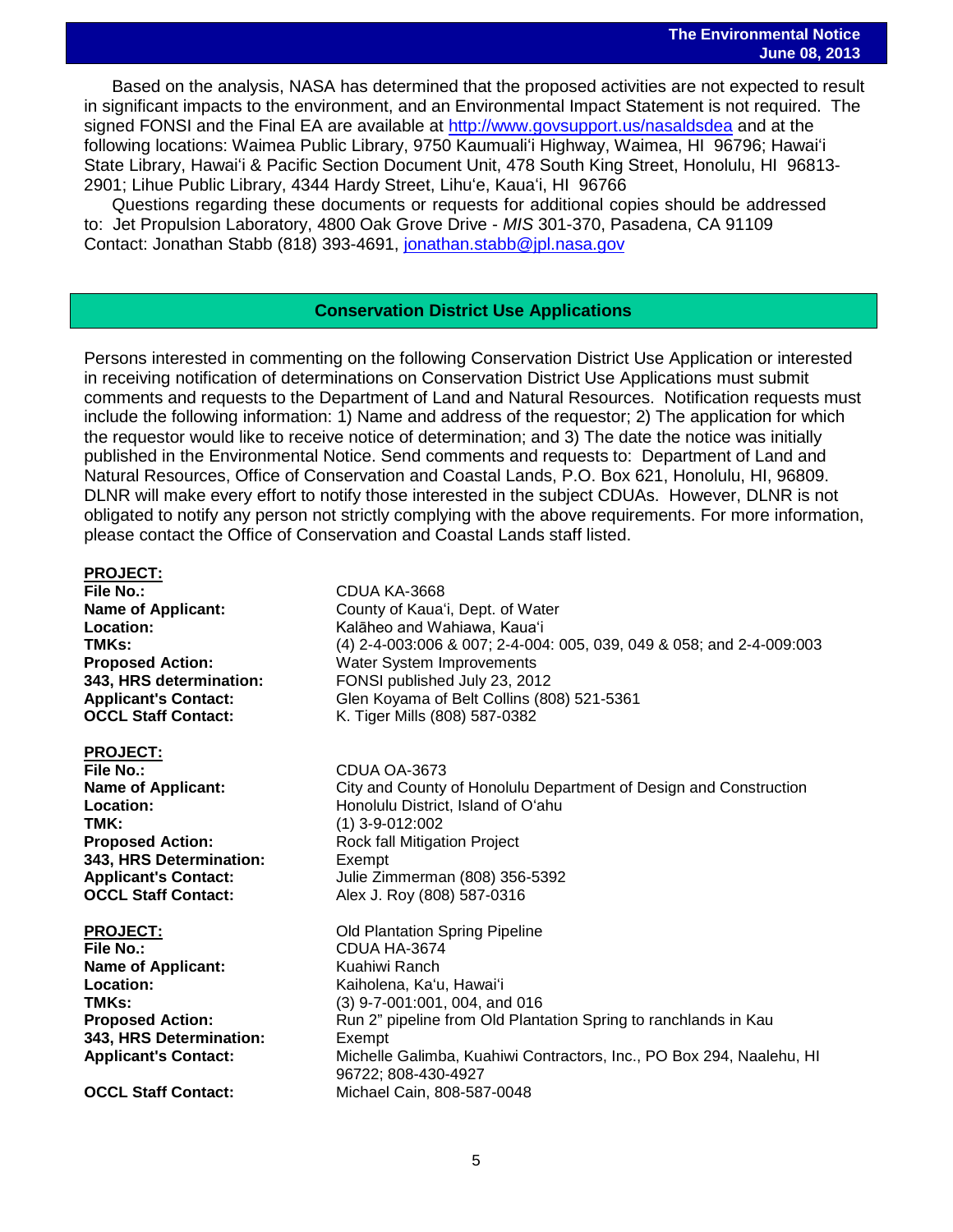## $\overline{\phantom{a}}$ **SHORELINE NOTICES**

#### **Shoreline Certification Applications**

The shoreline certification applications above are available for review at the DLNR Offices on Kauaʻi, Hawaiʻi, Maui, and Honolulu, 1151 Punchbowl Street, Room 220 (HRS 205A-42 and HAR 13-222-12). All comments shall be submitted in writing to the State Land Surveyor, 1151 Punchbowl Street, Room 210, Honolulu, HI 96813 and postmarked no later than 15 calendar days from the date of the public notice of the application. For more information, call Ian Hirokawa at 587-0420.

| File No. | <b>Date</b> | Location                                                                                                                                                                                        | <b>Applicant/Owner</b>                                     | <b>TMK</b>  |
|----------|-------------|-------------------------------------------------------------------------------------------------------------------------------------------------------------------------------------------------|------------------------------------------------------------|-------------|
| OA-1534  | 5/28/13     | Lots 1636, 1637 & 1638 (Map 307) Land Court<br>Application 1052 situate at Makaha, Wai'anae, O'ahu<br>Address: 84-1101 & 84-1105 Farrington Highway<br>Purpose: Determine building setback line | Leaps & Boundaries, Inc./ Kids, 8-4-003:001 &<br>I LLC     | 002         |
| OA-1535  | 5/29/13     | Lot 4-D Portion of Land Patent Grant No. 4938 to<br>Bernard Rudolph Banning situate Kea'alau, Kaneohe,<br>Ko'olaupoko, O'ahu<br>Address: 44-609 Kane'ohe Bay Drive<br>Purpose: House repair     | Gil P. Bumanglag/ Edna Y.<br>Sakurai Trust                 | 4-4-016:015 |
| MA-548   | 5/22/13     | Portion of R.P. 5653, L.C. Aw. 477-E and 522 to<br>Ladana situate at Lahaina, Maui<br>Address: 811 Front Street<br>Purpose: Determine shoreline setback                                         | R.T. Tanaka Engineers, Inc./<br>Front Street Holding, Ltd. | 4-5-001:001 |

#### **Shoreline Certifications and Rejections**

The shoreline notices below have been proposed for certification or rejection by DLNR (HRS 205A-42 and HAR 13- 222-26). Any person or agency who wants to appeal shall file a notice of appeal in writing with DLNR no later than 20 calendar days from the date of this public notice. Send the appeal to the Board of Land and Natural Resource, 1151 Punchbowl Street, Room 220, Honolulu, HI 96813.

| <b>File No.</b> | <b>Proposed/Rejected Location</b>          |                                                                                                                                                                                                                                                                                                                                                                                                                                                              | <b>Applicant/Owner</b>                                          | TMK                  |
|-----------------|--------------------------------------------|--------------------------------------------------------------------------------------------------------------------------------------------------------------------------------------------------------------------------------------------------------------------------------------------------------------------------------------------------------------------------------------------------------------------------------------------------------------|-----------------------------------------------------------------|----------------------|
| MA-521          | <b>Proposed Shoreline</b><br>Certification | Portions of Royal Patent 6962, Land Commission Award<br>3931 Apana 2 to Naiwimawaho and Land Patent 8129,<br>Land Commission Award 8559-B, Apana 23 to Wm. C.<br>Lunalilo situate at Honolua, Ka'anapali, Maui<br>Address: 6245 Honoapi'ilani Highway<br>Purpose: Building setback                                                                                                                                                                           | Arthur P. Valenica/ William<br>& Mary Engel                     | 4-2-004:019          |
| HA-464          | <b>Proposed Shoreline</b><br>Certification | Lots 41 and 42 as shown on Map 6 of Land Court<br>Consolidation 129 situate at Waika, North Kohala, Island Chris & Marna Bame<br>of Hawai'i<br>Address: 59-109 and 59-111 Umaumalei Place<br>Purpose: Obtain County permits                                                                                                                                                                                                                                  | Wes Thomas Associates/                                          | 5-9-016:029 &<br>030 |
| MA-525          | Rejection                                  | The Hale Kai Condominium Lot being R.P. 4591, L.C.<br>Aw. 3930, Ap. 1 to Nauwele; R.P. 4564, L.C. Aw. 4620<br>Ap. 5 to Kauaiuka and Grant 2-14008 to Haruko Kubo<br>Omura; Lot 1- Grant 12,920 to M. Kawaguchi (CSF<br>10572) and a portion of Lot 4- Honokowai Government<br>Remnants situate at Honokowai, Lahaina, Maui<br>Address: 3695 Lower Honoapi'ilani Road<br>Purpose: SMA and building permit for replacement of<br>existing lanais and stairways | Akamai Land Surveying,<br>Inc./ Hale Kai Inc. AOAO              | 4-4-001:042          |
| MA-527          | Rejection                                  | The "Milowai Condominium" being Lot 5 of the Ma'alaea<br>Beach Lots being a portion of Grant 835 to Mahoe<br>situate at Ma'alaea, Maui<br>Address: 50 Hauoli Street<br>Purpose: SMA and other permitting purposes                                                                                                                                                                                                                                            | Newcomer-Lee Land<br>Surveyors, Inc./ Milowai-<br>Ma'alaea AOAO | 3-8-014:022          |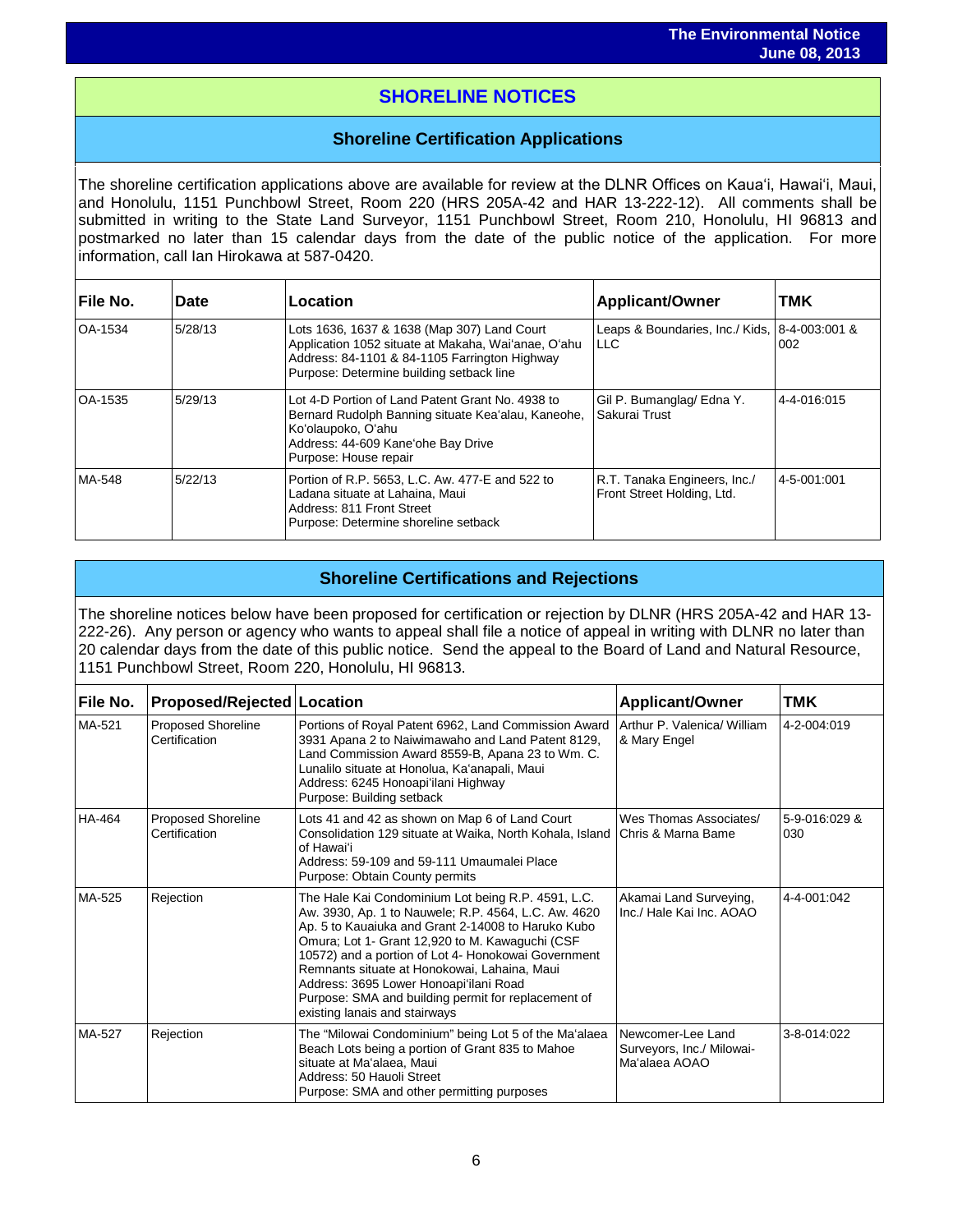|        |           |                                                                                                                                                                                                                                                                                              |                                                                    | <b>The Environmental Notice</b><br><b>June 08, 2013</b> |
|--------|-----------|----------------------------------------------------------------------------------------------------------------------------------------------------------------------------------------------------------------------------------------------------------------------------------------------|--------------------------------------------------------------------|---------------------------------------------------------|
| MA-528 | Rejection | The "Pohailani Maui" Condominium being a portion of   Newcomer-Lee Land<br>Grant 1166 to D. Baldwin, J.F. Poque and S.E. Bishop Surveyors, Inc./ Pohailani<br>situate at Kahananui, Ka'anapali, Maui<br>Address: 4435 Lower Honoapi'ilani Road<br>Purpose: SMA and other permitting purposes | Maui Condominium                                                   | 4-3-005:008                                             |
| KA-364 | Rejection | Lots 1,2 and 3 (File Plan 458) being portion of R.P.<br>6714, L.C. 7714-B, Apana 2 to Moses Kekuaiwa No<br>M. Kekuanaoa situate at Kukui'ula, Koloa, Kaua'i<br>Address: 4637 Amio Road, Alania Road & 2691<br>Alania Road<br>Purpose: Small scale sand nourishment project                   | Honua Engineering, Inc./<br>Kukuiula Development Co.<br><b>LLC</b> | l2-6-011:013. 014 &<br>015                              |

#### **COASTAL ZONE MANAGEMENT NOTICES**

#### **Special Management Area (SMA) Minor Permits**

The SMA Minor permits below have been approved (HRS 205A-30). For more information, contact the county/state Planning Department. Honolulu (768-8014); Hawaiʻi (East Hi, 961-8288; West Hi, 323-4770); Kauaʻi (241-4050); Maui (270-7735); Kakaʻako or Kalaeloa Community Development District (587-2841).

| <b>Location (TMK)</b>                             | <b>Description (File No.)</b>                                                                                     | <b>Applicant/Agent</b>                                             |
|---------------------------------------------------|-------------------------------------------------------------------------------------------------------------------|--------------------------------------------------------------------|
| Hawai'i: South Hilo (2-8-008:<br>Portion of 100)  | Removal of 80 Invasive Ironwood Trees and Planting of Native<br>Trees and Shrubs (SMM 13-266)                     | Henry J. Correa, Jr.                                               |
| Hawai'i: South Kohala (6-9-<br>003:014            | Remove Trees, Extension of Waterline, Add Topsoil and<br>Landscape Yard (SMM 13-267)                              | Tyrone G. Rapozo and Jolette A Rapozo                              |
| Hawai'i: North Kona (7-8-010:<br>Portion of 044)  | Keauhou Bay Building Site Remediation and Routine Maintenance<br>(SMM 13-268)                                     | Kamehameha Schools                                                 |
| Kaua'i: Hanalei (5-5-001: 004<br>& 011)           | Diesel Tank Addition to Existing Power Plant Facility (SMA(M)-<br>2013-21)                                        | Kaua'i Island Utility Cooperative (KIUC)                           |
| Kaua'i: Hanalei (5-5-001: 004<br>& 011)           | Commercial Surf School/Stand-Up Paddle Instruction (per<br>Peddlers & Concessionaires Ordinance) (SMA(M)-2013-22) | Department of Parks & Recreation, County<br>of Kaua'i              |
| Kaua'i: Hanalei (5-5-001: 004<br>& 011)           | Commercial Surf School/Stand-Up Paddle Instruction (per<br>Peddlers & Concessionaires Ordinance) (SMA(M)-2013-23) | Department of Parks & Recreation, County<br>of Kauaʻi              |
| Kaua'i: Hanalei (5-5-008: 015)                    | Conversion of Existing Structure into Detached Guest House<br>(SMA(M)-2013-24)                                    | David & Maggie Jansen                                              |
| Kaua'i: Kapa'a (4-5-012: 019 &<br>(044)           | Commercial Vendor Operation & Off-street Parking (SMA(M)-2013-<br>25)                                             | Jasper Properties LLC.                                             |
| Kaua'i: Mānā (1-2-002: 009,<br>036 & 040)         | Stockpiling - Mānā Drag Strip Improvements (SMA(M)-2013-26)                                                       | State of Hawai'i, Department of Land &<br><b>Natural Resources</b> |
| Kaua'i: Hanalei (5-5-009: 008)                    | Deck Addition (SMA(M)-2013-27)                                                                                    | Hanalei Commercial Inc.                                            |
| Kaua'i: Hanalei (5-4-004: 055)                    | Grading for Seven Agriculture Ponds (SMA(M)-2013-28)                                                              | Ed Ben-Dor, Trustee                                                |
| Maui: Kahului (3-7-011: 019)                      | Kahului Office Building A.C. Replacement (SM2 20120030)                                                           | A & B Properties, Inc.                                             |
| Maui: Kahului (3-7-011: 003)                      | Install Ground Sign (SM2 20120139)                                                                                | Jones Maui Property Holdings, LLC                                  |
| Maui: Kihei (3-9-008: 003 and<br>004)             | Reroof (SM2 20130056)                                                                                             | Kimmey, Marie                                                      |
| Maui: Lahaina (4-5-003: 002)                      | Dwelling Repair/Outdoor Improve (SM2 20130057)                                                                    | Martin Vance Cooper                                                |
| Maui: Molokai (5-7-010: 096)                      | Install Utility Pole and Meter (SM6 20130002)                                                                     | Michael Spalding                                                   |
| O'ahu: Kailua (4-3-058: 020)                      | Sueoka Apartment Building - 4 Units (2013/SMA-17)                                                                 | Scott Sueoka                                                       |
| O'ahu: Haleiwa (6-6-009: 002<br>and 5-9-028: 022) | Stockpile Plan for Scott Wallace (2013/SMA-18)                                                                    | Hida Okamoto & Associates                                          |
| O'ahu: Kailua (4-3-013: 039)                      | New Open-work Fence on a Vacant Residential Lot (2013/SMA-19)                                                     | SL Development, LLC/Alden Badenhop,<br>Gilda Muro                  |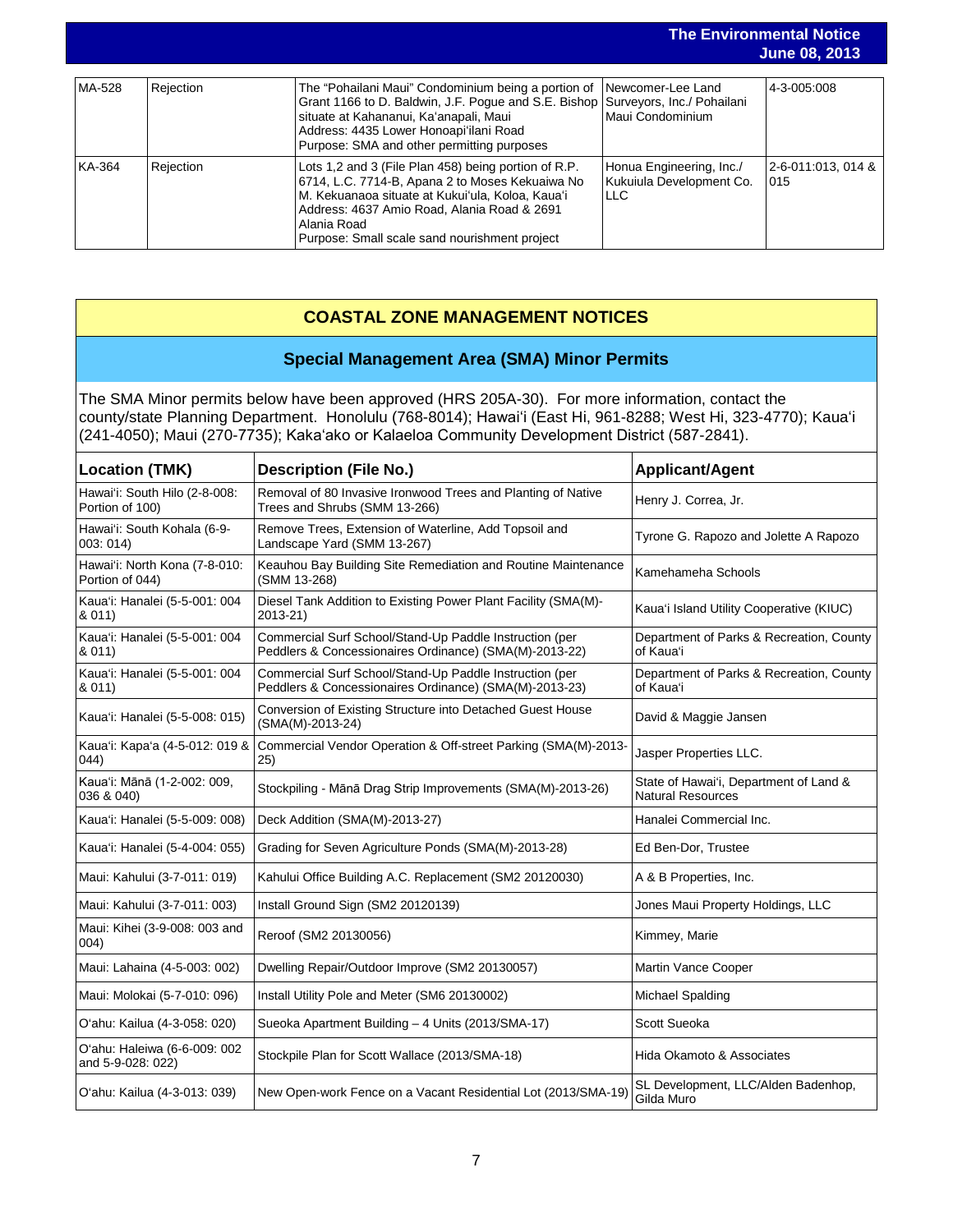# **FEDERAL NOTICES**

#### 1. The Gas Company (Hawaiʻ[i Gas\) Notification of Proposed Production Activity at Kapolei Facility](http://www.gpo.gov/fdsys/pkg/FR-2013-06-03/pdf/2013-13091.pdf)

The Gas Company, LLC dba Hawaiʻi Gas (Hawaiʻi Gas), operator of Subzone 9F, submitted a notification of proposed production activity to the Foreign-Trade Zones (FTZ) Board for their facility in Kapolei, Hawaiʻi. The notification conforming to the requirements of the regulations of the FTZ Board (15 CFR 400.22) was received on May 22, 2013.

The subzone currently has authority to produce synthetic natural gas, carbon dioxide, hydrogen, hydrocarbon gas mixtures and zinc sulfide using certain foreign-status feedstocks produced within Subzone 9A. The current request would allow Hawai'i Gas to admit the feedstocks listed below from any source in foreign status. Pursuant to 15 CFR 400.14(b), FTZ activity would be limited to the specific foreign-status materials and components and specific finished products described in the submitted notification (as described below)and subsequently authorized by the FTZ Board. Production under FTZ procedures could exempt Hawaiʻi Gas from customs duty payments on the foreign status components used in export production. On its domestic sales, Hawaiʻi Gas would be able to choose the duty rates during customs entry procedures that apply to synthetic natural gas, carbon dioxide, hydrogen, hydrocarbon gas mixtures and zinc sulfide (duty rate ranges from duty-free to 3.7%) for the foreign status inputs noted below. Customs duties also could possibly be deferred or reduced on foreign status production equipment. The components and materials sourced from abroad include: mixtures of light petroleum derivative hydrocarbons, including medium to light naphthas; and, crude petroleum oils in the form of natural gas condensates (duty rate 10.5[cent]/barrel).

Public comment is invited from interested parties. Submissions shall be addressed to the Board's Executive Secretary at the address below. The closing period for their receipt is **July 15, 2013.**

A copy of the notification will be available for public inspection at the Office of the Executive Secretary, Foreign-Trade Zones Board, Room 21013, U.S. Department of Commerce, 1401 Constitution Avenue N.W., Washington, DC 20230-0002, and in the "Reading Room" section of the Board's Web site, which is accessible via [www.trade.gov/ftz.](http://www.trade.gov/ftz) For further information, contact Elizabeth Whiteman at [Elizabeth.Whiteman@trade.gov](mailto:Elizabeth.Whiteman@trade.gov) or (202) 482-0473

#### 2. [Correction to Notice of Public Meetings held by Western Pacific Fishery Management Council](http://www.gpo.gov/fdsys/pkg/FR-2013-05-31/pdf/2013-12909.pdf)

The Western Pacific Regional Fishery Management Council's under the agencies the National Marine Fisheries Service (NMFS) and National Oceanic and Atmospheric Administration (NOAA) will convene meetings of its Hawaiʻi, American Samoa, Guam and Commonwealth of the Mariana Islands (CNMI) Archipelagic Advisory Panels (APs) and the Hawaiʻi Regional Ecosystem Advisory Committee (REAC). The Hawaiʻi AP will be held on **June 13, 2013** from 9 a.m. - 2 p.m.

Correction: The Hawaiʻi REAC will be held on **June 17, 2013** from 9 a.m. to 4 p.m. (Not June 12, 2013 as previously published). The Hawaiʻi AP and the Hawaiʻi REAC meetings will be held at the Western Pacific Regional Fishery Management Council office, 1164 Bishop Street, Suite 1400, Honolulu, HI, phone (808) 522-8220.

#### 3. [NMFS Issued Permit Amendments for Humpback Whale Research](http://www.gpo.gov/fdsys/pkg/FR-2013-06-03/pdf/2013-12977.pdf)

Notice is hereby given that a major amendment to Permit No. 10018-01 has been issued to Rachel Cartwright, Ph.D., Keiki Kohola Project, Oxnard, California. The permit amendment and related documents are available for review upon written request or by appointment in the Pacific Islands Region at NMFS, 1601 Kapiolani Blvd., Rm 1110, Honolulu, HI 96814-4700; phone (808) 944-2200; fax (808) 973-2941. CONTACT: Carrie Hubard or Kristy Beard, (301) 427-8401.

On November 21, 2011, notice was published in the Federal Register (76 FR 71938) that a request for an amendment Permit No. 10018-01 to conduct research on humpback whales (Megaptera novaeangliae) had been submitted by the above-named applicant. The requested permit amendment has been issued under the authority of the Marine Mammal Protection Act of 1972, as amended (16 U.S.C. 1361 et seq.), the regulations governing the taking and importing of marine mammals (50 CFR part 216), the Endangered Species Act of 1973, as amended (ESA; 16 U.S.C. 1531 et seq.), and the regulations governing the taking, importing, and exporting of endangered and threatened species (50 CFR parts 222-226). Permit No. 10018, issued on June 18, 2008 (73 FR 36042) and amended on July 14, 2010 (75 FR 43150), authorizes Dr. Cartwright to conduct humpback whale research, consisting of photo-identification, focal follows, underwater observations, and collection of sloughed skin, in Hawaiian and Alaskan waters from May through September each year. The permit has been amended to authorize the deployment of suction cup satellite tags to a maximum of 18 females in female-calf pairs. Tagging may only occur in Hawaiʻi. The purposes of the tagging activities are to: (1) Verify the impact of research vessels during boat based behavioral follows and (2) further understand how female-calf pairs use breeding ground habitat, potentially identifying key resting regions and establishing the degree to which female-calf pairs circulate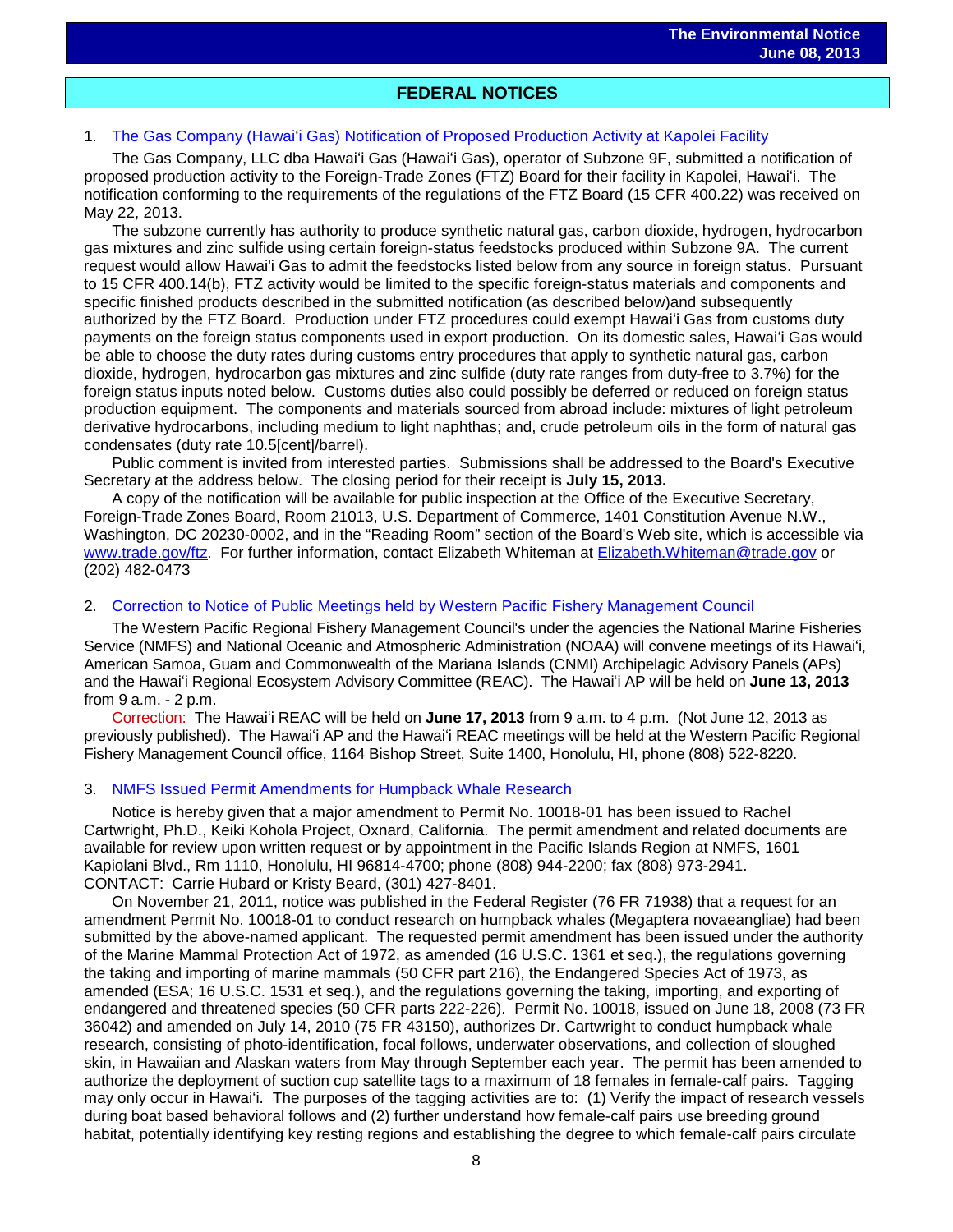within vs. move between specific favored female-calf regions. Although the amendment request originally included attaching six implantable satellite tags to yearling humpback whales, this portion of the request was withdrawn by the applicant is not included in the amended permit. The amended permit expires on June 30, 2013.

A supplemental environmental assessment (SEA) analyzing the effects of the permitted activities on the human environment was prepared in compliance with the National Environmental Policy Act of 1969 (42 U.S.C. 4321 et seq.). Based on the analyses in the SEA, NMFS determined that issuance of the permit would not significantly impact the quality of the human environment and that preparation of an environmental impact statement was not required. That determination is documented in a Finding of No Significant Impact (FONSI), signed on May 9, 2013. As required by the ESA, issuance of this permit was based on a finding that such permit: (1) Was applied for in good faith; (2) will not operate to the disadvantage of such endangered species; and (3) is consistent with the purposes and policies set forth in section 2 of the ESA.

#### 4. [NMFS Issued Permit Amendments for Cetacean Research](http://www.gpo.gov/fdsys/pkg/FR-2013-05-23/pdf/2013-12278.pdf)

Notice is hereby given that major permit amendments have been issued to Joseph Mobley, Jr., University of Hawaiʻi at Mānoa, 2528 McCarthy Mall, Honolulu, HI 96816; Ann Zoidis, Cetos Research Organization, 11 Des Isle Ave Bar Harbor, ME 04609; and Jim Darling, Ph.D., Whale Trust, P.O. Box 384, Tofino, BC V0R2Z0, Canada, for Scientific Research Permit Nos. 14451, 14353, and 13846, respectively.

The permit amendments and related documents are available for review upon written request or by appointment in the Pacific Islands Region, NMFS, 1601 Kapiʻolani Blvd., Rm. 1110, Honolulu, HI 96814-4700; phone (808) 944-2200; fax (808) 973-2941. CONTACT: Kristy Beard or Carrie Hubard, (301) 427-8401.

On January 15, 2013, notice was published in the Federal Register (78 FR 2955) that the subject amendment requests had been submitted by the above-named applicants. The requested permit amendments have been issued under the authority of the Marine Mammal Protection Act of 1972, as amended (16 U.S.C. 1361 et seq.), the regulations governing the taking and importing of marine mammals (50 CFR part 216), the Endangered Species Act of 1973, as amended (ESA; 16 U.S.C. 1531 et seq.), and the regulations governing the taking, importing, and exporting of endangered and threatened species (50 CFR parts 222-226).

Permit No. 14451, issued on July 14, 2010 (75 FR 43151), authorizes the permit holder, Joseph Mobley, Jr., to study cetaceans off the east and west coast of the United States, Hawaiʻi, Alaska, Guam, and the Mariana Islands. Researchers target numerous cetacean species including endangered blue whales (Balaenoptera musculus), fin whales (B. physalus), humpback whales (Megaptera novaeangliae), sei whales (B. borealis), and sperm whales (Physeter macrocephalus), during aerial and vessel surveys for photo-identification, videography, and behavioral observations. The permit includes authorization under the MMPA to take 205 false killer whales (Pseudorca crassidens) in Pacific waters off of Hawaiʻi. Insular Hawaiian false killer whales were listed as endangered under the ESA in November 2012; therefore, the permit holder now requires authorization under the ESA to take Insular Hawaiian false killer whales. The permit amendment, Permit No. 14451-01, authorizes 180 of the false killer whale takes previously authorized by the permit to be takes of Insular Hawaiian false killer whales under the ESA.

Permit No. 14353, issued on July 14, 2010 (75 FR 43151), authorizes the permit holder, Ann Zoidis, to conduct scientific research on humpback and minke (B. acutorostrata) whales in Hawaiian waters. Research occurs annually from January through March. Humpback whale research is focused in the Auʻau Channel near Maui. Research activities include photo-identification, behavioral observations, passive acoustic recording, and underwater photo/videography. Suction cup tags are deployed on humpback whales. Minke whales are approached for photo-identification anywhere within the main Hawaiian Islands. The permit includes authorization under the MMPA for the incidental harassment of up to 1,000 false killer whales during activities in Pacific waters off of Hawaii. Insular Hawaiian false killer whales were listed as endangered under the ESA in November 2012; therefore, the permit holder now requires authorization under the ESA to take Insular Hawaiian false killer whales. The permit amendment, Permit No. 14353-01, authorizes the incidental harassment of Insular Hawaiian false killer whales under the ESA and expands the geographic area throughout the Hawaiian Islands, including the Northwestern Hawaiian Islands chain.

Permit No. 13846, issued on July 14, 2010 (75 FR 43151), authorizes the permit holder, Jim Darling, Ph.D., to study humpback whales in Hawaiʻi (primarily off west Maui) and humpback and Eastern gray (Eschrichtius robustus) whales along the coastlines of Washington and Alaska. Researchers may conduct photo-identification, passive acoustic recording, behavioral observation (by vessel, underwater and aerial), video recording, collection of sloughed skin, photogrammetry, biopsy sampling, playback experiments, and/or suction cup and implant tagging of target whales. The permit includes authorization under the MMPA for the incidental harassment of up to 150 false killer whales during playback experiments in Pacific waters off Hawaiʻi. Insular Hawaiian false killer whales were listed as endangered under the ESA in November 2012; therefore, the permit holder now requires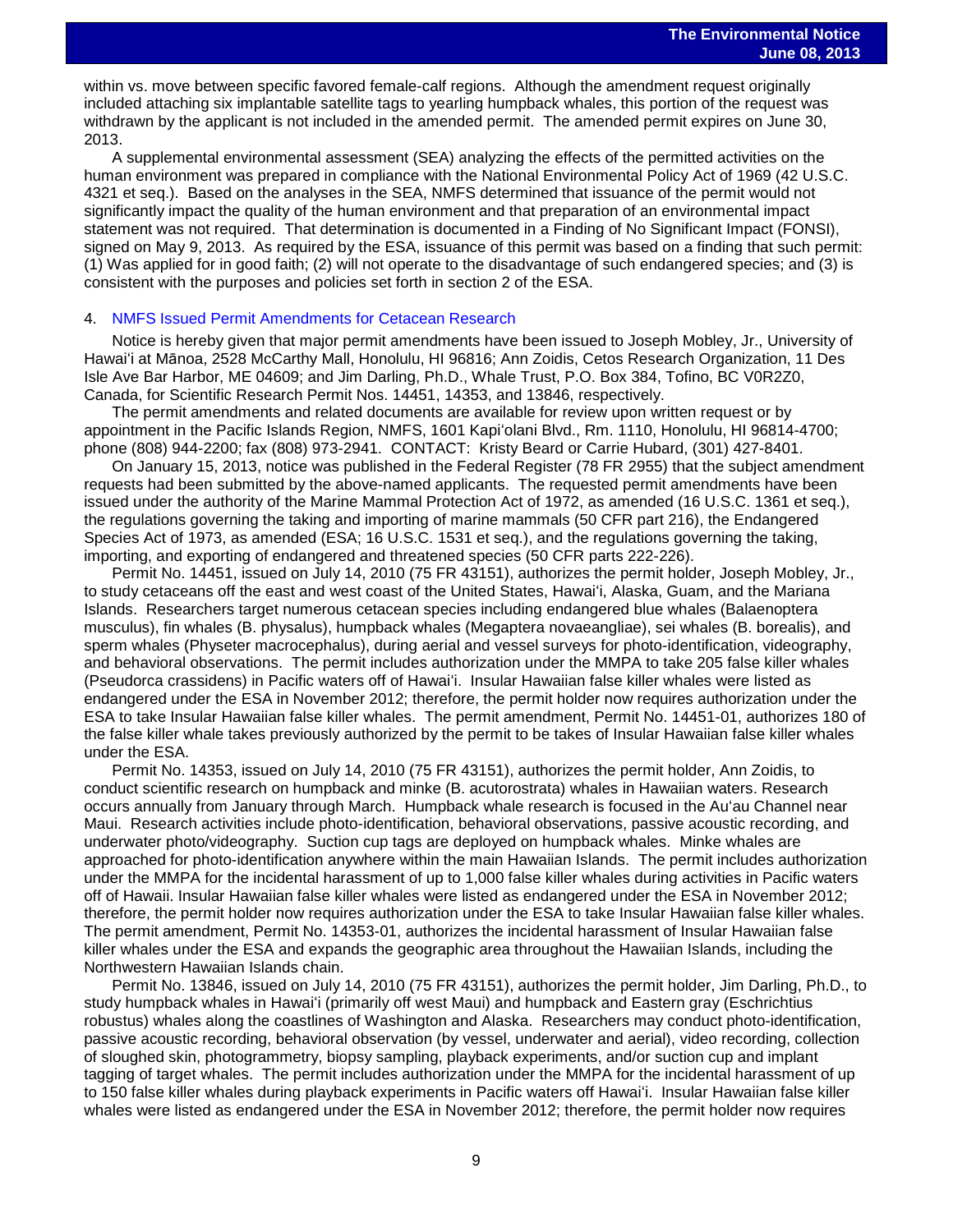authorization under the ESA to take Insular Hawaiian false killer whales. The permit amendment, Permit No. 13846-02, authorizes the incidental harassment of Insular Hawaiian false killer whales under the ESA.

In compliance with the National Environmental Policy Act of 1969 (42 U.S.C. 4321 et seq.), a final determination has been made that the activities proposed are consistent with the Proposed Action Alternative in the Environmental Assessment for the Issuance of Scientific Research Permits for Research on Humpback Whales and Other Cetaceans (NMFS 2010). Based on the analyses in the EA, NMFS determined that issuance of the permits would not significantly impact the quality of the human environment and that preparation of an environmental impact statement was not required. That determination is documented in a Finding of No Significant Impact (FONSI), signed on May 9, 2013. The EA and FONSI are available upon request.

As required by the ESA, issuance of these permits was based on a finding that such permits: (1) Were applied for in good faith; (2) will not operate to the disadvantage of such endangered species; and (3) are consistent with the purposes and policies set forth in section 2 of the ESA.

#### 5. [Determination of Endangered Status for 38 Species on Moloka](http://www.gpo.gov/fdsys/pkg/FR-2013-05-28/pdf/2013-12105.pdf)ʻi, Lānaʻi and Maui

The U.S. Fish and Wildlife Service (USFWS) determine endangered status under the Endangered Species Act of 1973 (Act), as amended, for 38 species on the Hawaiian Islands of Molokai, Lānaʻi, and Maui, and reaffirm the listing of 2 endemic Hawaiian plants currently listed as endangered. In this final rule, we are also delisting the plant Gahnia lanaiensis, due to new information that this species is synonymous with G. lacera, a widespread species from New Zealand. The effect of this regulation is to conserve these 40 species under the Endangered Species Act.

This rule becomes effective on June 27, 2013. This final rule is available on the Internet at [http://www.regulations.gov.](http://www.regulations.gov/) Comments and materials received, as well as supporting documentation used in preparing this final rule are available for public inspection, by appointment, during normal business hours, at U.S. Fish and Wildlife Service, Pacific Islands Fish and Wildlife Office, 300 Ala Moana Boulevard, Box 50088, Honolulu, HI 96850; telephone 808-792-9400; facsimile 808-792-9581. CONTACT: Loyal Mehrhoff, Field Supervisor

#### 6. [Notice of Public Meetings held by Western Pacific Fishery Management Council](http://www.gpo.gov/fdsys/pkg/FR-2013-05-31/pdf/2013-12910.pdf)

The Western Pacific Fishery Management Council (Council) will hold its 113th Scientific and Statistical Committee, Executive and Budget Standing Committee, Pelagic and International and Protected Species Standing Committee and the 157th Council Meeting to take actions on fishery management issues in the Western Pacific Region.

The meetings will be held from **June 18, 2013 through June 27, 2013**. All meetings will be held in Honolulu, Hawaiʻi. The SSC, Executive and Budget Standing Committee and the Pelagic and International and Protected Species Standing Committee meetings will be held at the Council Office, 1164 Bishop Street, Suite 1400, Honolulu, HI 96813, telephone: (808) 522-8220. The 157th Council meeting will be held at the Laniakea YWCA-Fuller Hall, 1040 Richards Street, Honolulu, HI 96813, telephone: (808) 538-7061. The Fishers Forum will be held at the Harbor View Center, Pier 38, 1129 North Nimitz Highway, Honolulu, HI 96817, telephone: (808) 983- 1200.CONTACT: Kitty M. Simonds, Executive Director; telephone: (808) 522-8220.

The Scientific and Statistical Committee (SSC) will meet from June 18, 2013 to June 20, 2013 between 8:30 a.m. and 5 p.m.; the Council's Executive and Budget Standing Committee will meet on June 25, 2013 between 10 a.m. and 12 noon; the Pelagic and International and Protected Species Standing Committee will meet on June 25 between 1 p.m. and 4 p.m.; the 157th Council meeting will be held between 8:30 a.m. and 5:30 p.m. on June 26, 2013, between 8:30 a.m. and 5 p.m. on June 27, 2013, and between 8:30 a.m. and 5 p.m. on June 28, 2013. A Fishers Forum will be held in association with the 157th Council Meeting between 6 p.m. and 9 p.m. on June 27, 2013.

In addition to the agenda items, the Council will hear recommendations from Council advisory groups. Public comment periods will be provided throughout the agendas. The order in which agenda items are addressed may change. The meetings will run as late as necessary to complete scheduled business.

#### 7. [NMFS Issued Permit to Conduct Commercial or Education Photography on Bottlenose and Spinner Dolphins](http://www.gpo.gov/fdsys/pkg/FR-2013-06-05/pdf/2013-13289.pdf)

Notice is hereby given that a permit has been issued to Brian Skerry, 285 High Street, Uxbridge, MA 01569, to conduct commercial or educational photography on bottlenose (Tursiops truncatus) and spinner (Stenella longirostris) dolphins.

The permit and related documents are available for review upon written request or by appointment in the Pacific Islands Region at NMFS, 1601 Kapiolani Blvd., Rm 1110, Honolulu, HI 96814-4700; phone (808) 944- 2200; fax (808) 973-2941. CONTACT: Carrie Hubard or Kristy Beard, (301) 427-8401.

On March 22, 2013, notice was published in the Federal Register (78 FR 17639) that a request for a permit to conduct commercial/educational photography had been submitted by the above-named applicant. The requested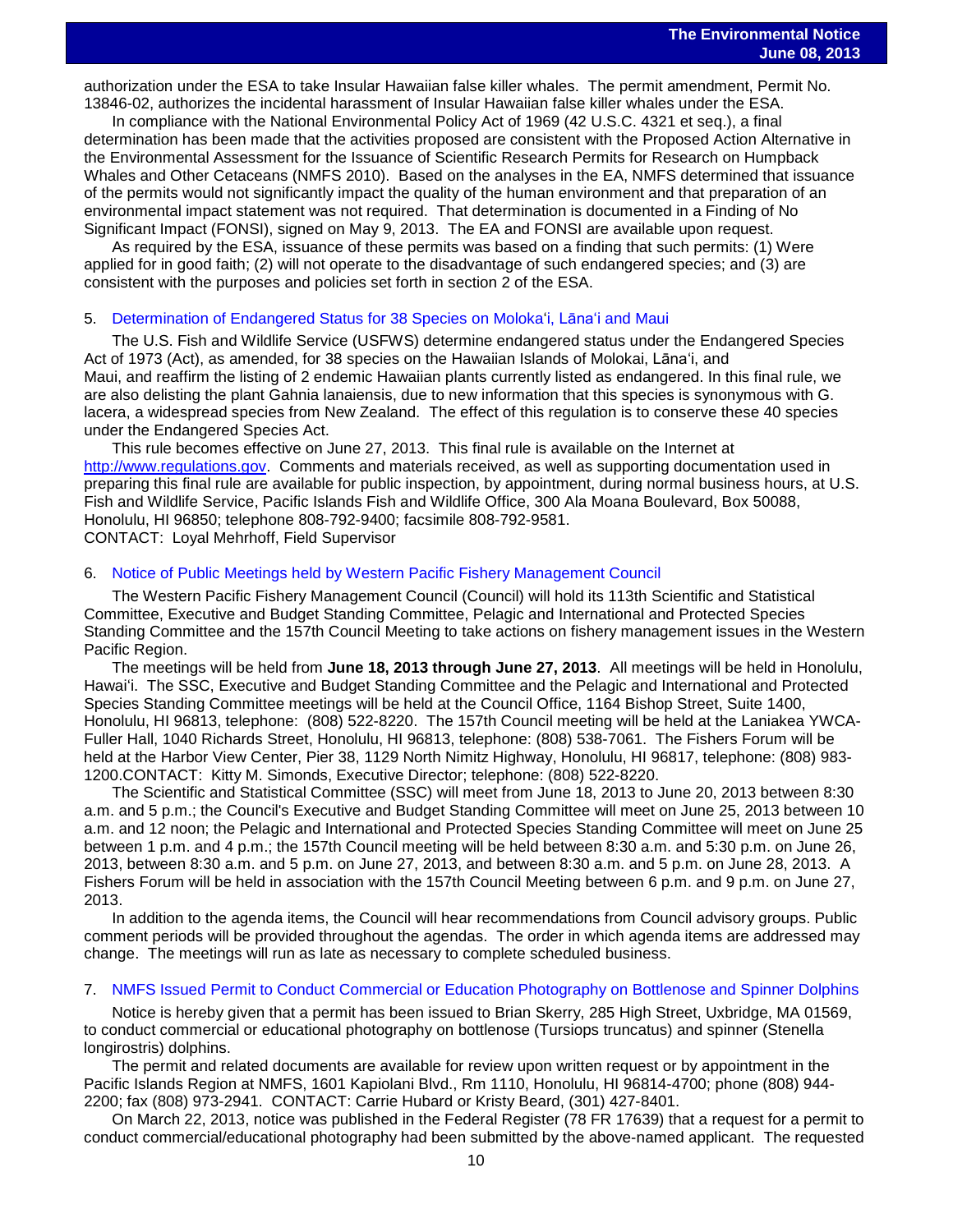permit has been issued under the authority of the Marine Mammal Protection Act of 1972, as amended (16 U.S.C. 1361 et seq.) and the regulations governing the taking and importing of marine mammals (50 CFR part 216).

Permit No. 17941 authorizes two photography/filming projects. The first consists of helicopter flights over Florida Bay to film bottlenose dolphins mud-ring feeding. A maximum of 400 dolphins may be harassed during the filming. The second project focuses on areas where spinner dolphins and humans interact in Hawaiʻi. Locations include the west side of Oahu and four bays on the Kona coast of Hawaiʻi Island. Methods include both vessel-based and underwater photography. Up to 75 spinner dolphins may be approached within 50 yards during the filming. Four pantropical spotted dolphins (Stenella attenuata) may also be approached if they are associated with spinner dolphins. Images and video from both locations will be used for a feature story in National Geographic Magazine on dolphin cognition and intelligence. The permit expires on March 31, 2014.

In compliance with the National Environmental Policy Act of 1969 (42 U.S.C. 4321 et seq.), a final determination has been made that the activity proposed is categorically excluded from the requirement to prepare an environmental assessment or environmental impact statement.

#### 8. [Fisheries in the Western Pacific: 5-Year Extension of Moratorium on Harvest of Gold Corals](http://www.gpo.gov/fdsys/pkg/FR-2013-05-29/pdf/2013-12743.pdf)

This final rule extends the region-wide moratorium on the harvest of gold corals in the U.S. Pacific Islands through June 30, 2018. NMFS intends this final rule to prevent overfishing and to stimulate research on gold corals. This rule is effective June 28, 2013.

Background information on Pacific Island precious coral fisheries is found in the western Pacific fishery ecosystem plans, available from the Western Pacific Fishery Management Council (Council), 1164 Bishop St., Suite 1400, Honolulu, HI 96813, tel 808-522-8220, fax 808-522-8226, or

[www.wpcouncil.org.](http://www.wpcouncil.org/) CONTACT: Lewis Van Fossen, 808-541-1378. Precious corals (also called deep-sea corals), including gold corals, are used in high-quality jewelry. NMFS

and the Council manage precious corals under fishery ecosystem plans for American Samoa, Hawaii, the Mariana Islands (Guam and the Northern Mariana Islands), and the U.S. Pacific Remote Island Areas. On September 12, 2008, NMFS established a 5-year moratorium on the harvest of gold corals in U.S. Pacific Islands (73 FR 47098). The moratorium was based on information that gold corals grew much more slowly and lived longer than previously thought, suggesting that these species were vulnerable to overharvest. NMFS and the Council intended the harvest moratorium to encourage research into gold coral biology and prevent overfishing.

#### 9. Western Pacific Fisheries [Requirements in the Marianas Trench, Pacific Remote Islands, and Rose Atoll](http://www.gpo.gov/fdsys/pkg/FR-2013-06-03/pdf/2013-13113.pdf)

In this final rule, NMFS establishes requirements for fishing in the Marianas Trench, Pacific Remote Islands, and Rose Atoll Marine National Monuments. The intent of this rule is to implement fishery management measures consistent with Presidential Proclamations 8335, 8336, and 8337, which established the monuments.

This final rule is effective on July 3, 2013, except for the amendments to Sec. Sec. 665.13, 665.14, and 665.16, and new Sec. Sec. 665.903(b) and (c), 665.904(b), 665.905, 665.933(b) and (c), 665.934(b), 665.935, 665.963(b) and (c), 665.964(b), and 665.965. Those sections contain collection-of-information requirements that the Office of Management and Budget (OMB) has not yet approved under the Paperwork Reduction Act (PRA). When NMFS receives OMB approval, we will publish the control number and the effective date in the Federal Register.

The background and details of the monuments fishing provisions are described in Amendment 3 to the Fishery Ecosystem Plan for the Mariana Archipelago, Amendment 2 to the Fishery Ecosystem Plan for the Pacific Remote Island Areas, Amendment 3 to the Fishery Ecosystem Plan for American Samoa, and Amendment 6 to the Fishery Ecosystem Plan for Pelagic Fisheries of the Western Pacific. You may obtain the amendment from [www.regulations.gov](http://www.regulations.gov/) or from the Western Pacific Fishery Management Council (Council), 1164 Bishop St., Suite 1400, Honolulu, HI 96813, tel 808-522-8220, fax 808-522-8226, or from [www.wpcouncil.org.](http://www.wpcouncil.org/)

 You may submit written comments regarding the burden-hour estimates or other aspects of the collection-ofinformation requirements contained in this final rule to Michael D. Tosatto (see ADDRESSES) and by email to [OIRA\\_Submission@omb.eop.gov](mailto:OIRA_Submission@omb.eop.gov) or fax to 202-395-7285. CONTACT: Jarad Makaiau 808-944-2108.